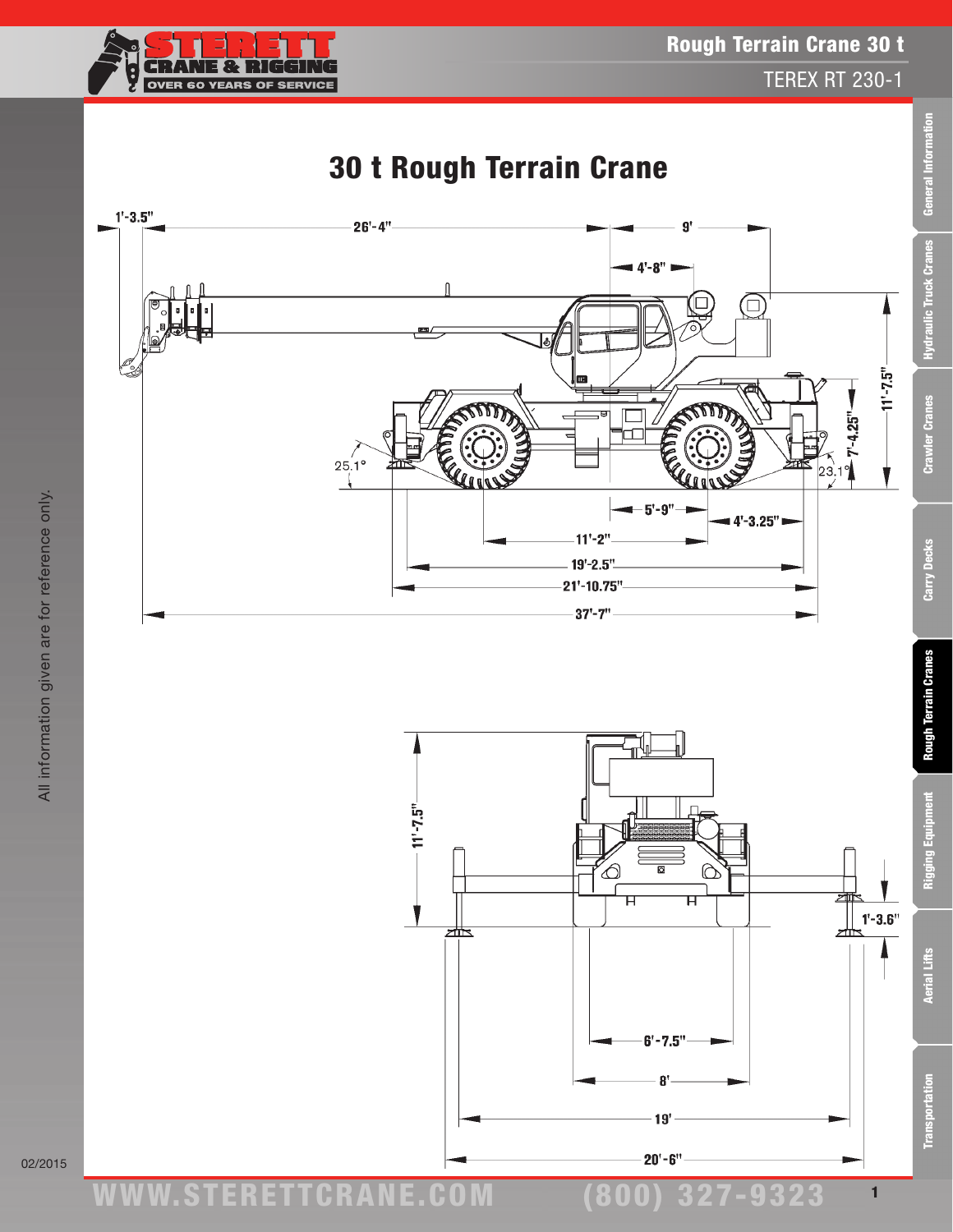#### TEREX RT 230-1





(800) 327-9323 www.STERETTCRAnE.Com

All information given are for reference only. All information given are for reference only.

**Aerial Lifts** 

**Transportation** 

2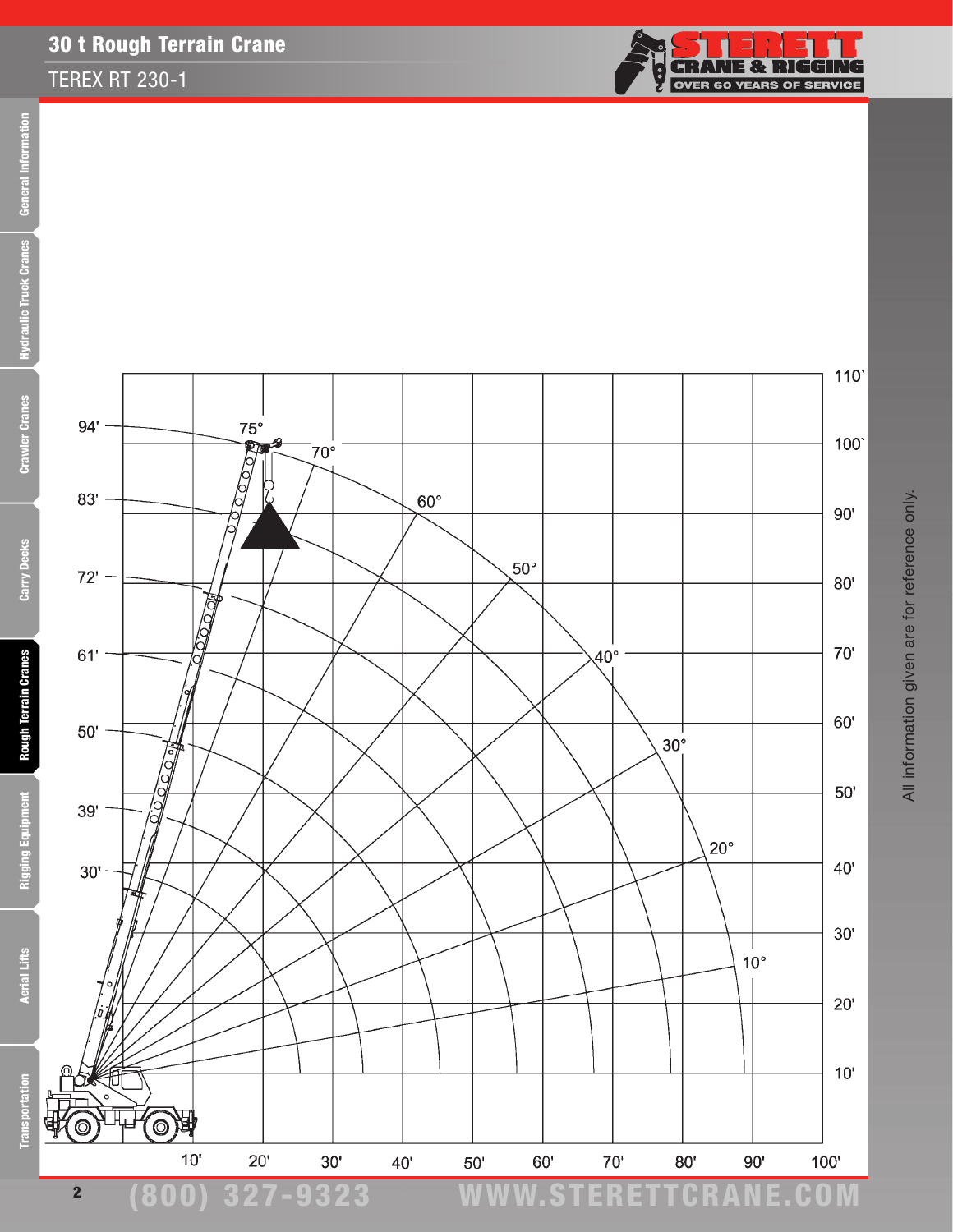| 18 H                            |
|---------------------------------|
| <b>OVER 60 YEARS OF SERVICE</b> |

|                                                                                                                    | 30.29-94 ft                      | 10,000 lbs                                   |                                                         | ſш<br>19'2.5"x19'                                           |                                                                           | $\mathbf{C}$<br>85<br>$360^\circ$<br>85%                                                 |                                                                                                |                                                                                                        | General Information                                                                                                                                            |
|--------------------------------------------------------------------------------------------------------------------|----------------------------------|----------------------------------------------|---------------------------------------------------------|-------------------------------------------------------------|---------------------------------------------------------------------------|------------------------------------------------------------------------------------------|------------------------------------------------------------------------------------------------|--------------------------------------------------------------------------------------------------------|----------------------------------------------------------------------------------------------------------------------------------------------------------------|
| ft                                                                                                                 | 30.29                            | 39                                           | 50                                                      | 61                                                          | $72\,$                                                                    | 83                                                                                       | 94                                                                                             | ft                                                                                                     |                                                                                                                                                                |
| 10<br>12<br>15<br>$20\,$<br>25<br>$30\,$<br>35<br>40<br>45<br>$50\,$<br>55<br>60<br>65<br>$70\,$<br>75<br>80<br>85 | 60<br>50<br>40<br>$30\,$<br>22.7 | 46.5<br>46.5<br>39.9<br>29.9<br>23.5<br>18.5 | 44.4<br>38.4<br>29.9<br>23.9<br>19<br>15<br>11.7<br>9.2 | 35.9<br>29.4<br>23.9<br>19.3<br>12<br>9.7<br>7.8<br>$6.4\,$ | 27.3<br>23<br>19.5<br>15.4<br>12.2<br>9.8<br>$\,8\,$<br>6.7<br>5.5<br>4.5 | 18.9<br>15.8<br>13.7<br>11.9<br>9.9<br>8.2<br>6.8<br>5.7<br>4.7<br>$\overline{4}$<br>3.3 | 15.2<br>$13$<br>11.3<br>9.9<br>$8.7\,$<br>7.8<br>6.9<br>5.7<br>4.8<br>4.1<br>3.4<br>2.8<br>2.3 | 10<br>12<br>15<br>20<br>25<br>$30\,$<br>35<br>40<br>45<br>50<br>55<br>60<br>65<br>70<br>75<br>80<br>85 | <b>Hydraulic Truck Cranes</b><br><b>Crawler Cranes</b><br><b>Carry Decks</b><br><b>Rough Terrain Granes</b><br><b>Rigging Equipment</b><br><b>Aerial Lifts</b> |
|                                                                                                                    |                                  |                                              |                                                         |                                                             |                                                                           |                                                                                          |                                                                                                |                                                                                                        | ransportation                                                                                                                                                  |

L

**Transportation** 

Rough Terrain Crane 30 t

TEREX RT 230-1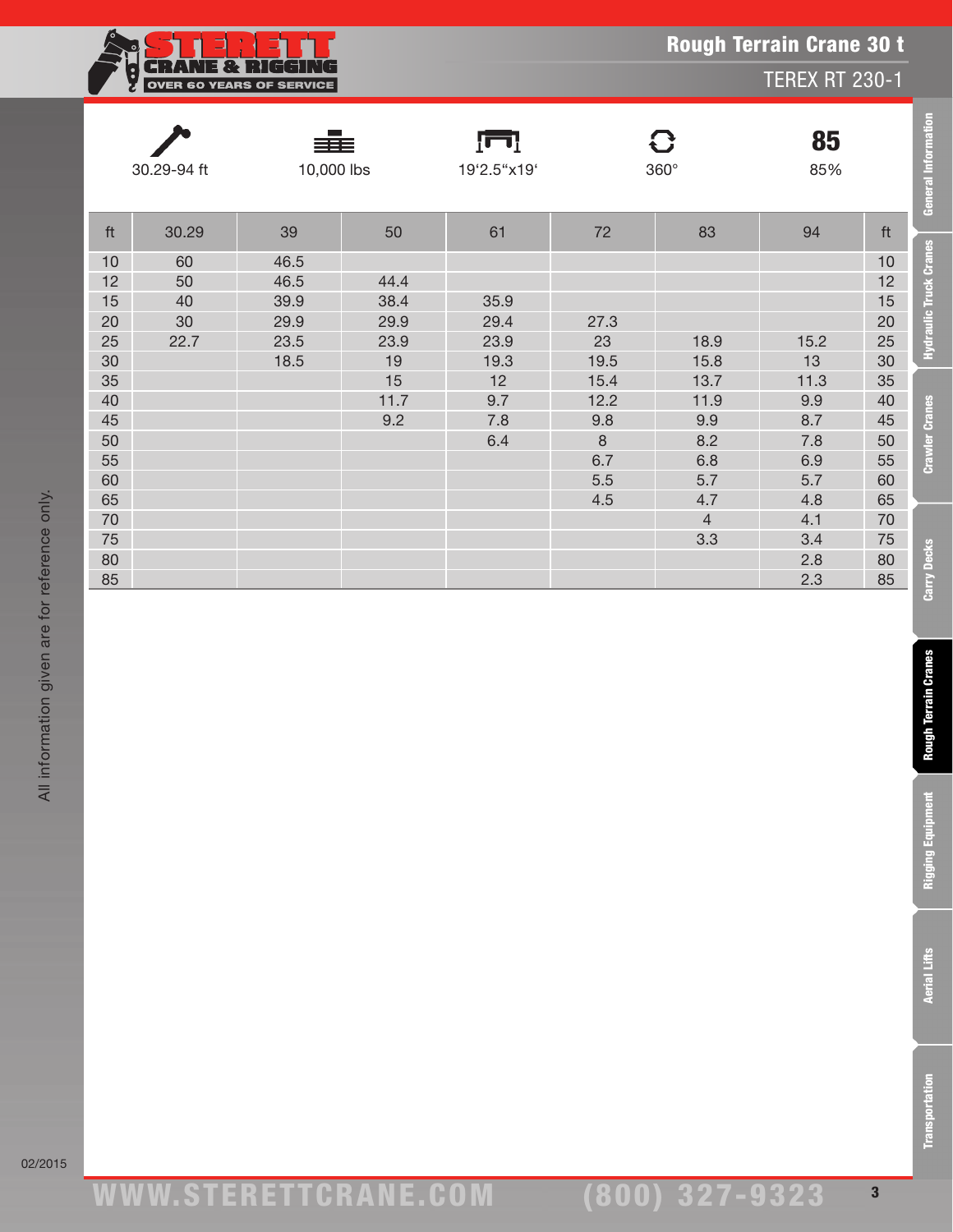#### TEREX RT 230-1





**Rigging Equipment** 

**Aerial Lifts** 

**E** 

Transpor



4





(800) 327-9323 www.STERETTCRAnE.Com

 $110$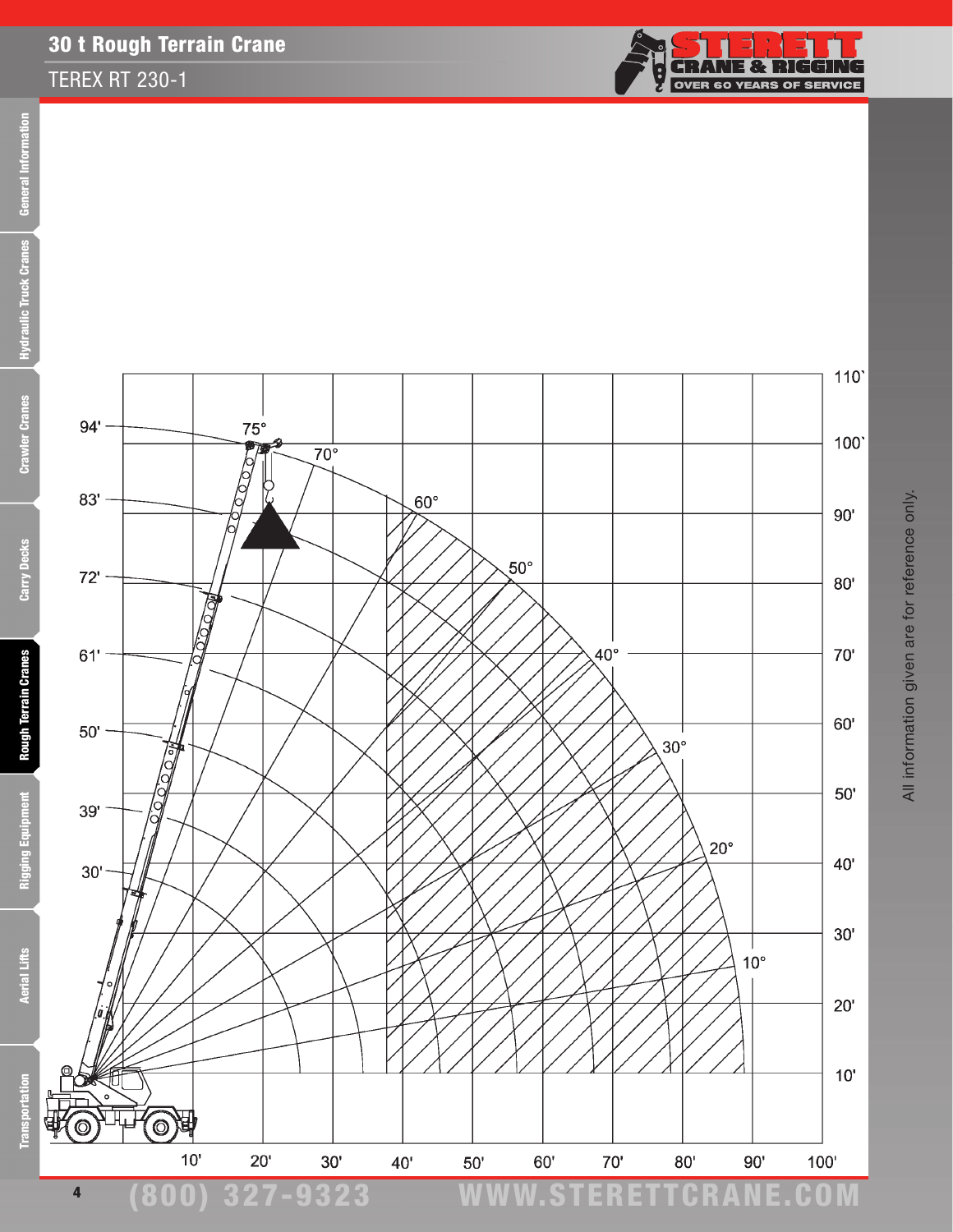|  | <b>Rough Terrain Crane 30 t</b> |  |  |
|--|---------------------------------|--|--|
|--|---------------------------------|--|--|

TEREX RT 230-1



| 30.29-94 ft |       | ≣≣≣<br>10,000 lbs |      | <u>im</u> i<br>19'2.5"x7'4.5" |                | $\mathbf G$<br>$360^\circ$ | 85<br>85%       |    | <b>General Information</b>    |
|-------------|-------|-------------------|------|-------------------------------|----------------|----------------------------|-----------------|----|-------------------------------|
| ft          | 30.29 | 39                | 50   | 61                            | 72             | 83                         | 94              | ft |                               |
| 10          | 32.7  | 33.3              |      |                               |                |                            |                 | 10 | <b>Hydraulic Truck Cranes</b> |
| 12          | 23.5  | 24.1              | 24.5 |                               |                |                            |                 | 12 |                               |
| 15          | 15.7  | 16.4              | 16.8 | 17                            |                |                            |                 | 15 |                               |
| 20          | 9     | 9.7               | 10.2 | 10.4                          | 10.5           |                            |                 | 20 |                               |
| 25          | 5.2   | 6.1               | 6.6  | 6.8                           | $\overline{7}$ | 7.1                        | 7.1             | 25 |                               |
| 30          |       | 3.8               | 4.3  | 4.6                           | 4.8            | 4.9                        | $5\overline{)}$ | 30 |                               |
| 35          |       |                   | 2.8  | 3.1                           | 3.3            | 3.4                        | 3.5             | 35 |                               |
| 40          |       |                   | 1.6  | $\overline{2}$                | 2.2            | 2.3                        | 2.4             | 40 |                               |
| 45          |       |                   |      | 1.1                           | 1.3            | 1.4                        | 1.5             | 45 |                               |
| 50          |       |                   |      |                               |                | 0.8                        | 0.9             | 50 |                               |
|             |       |                   |      |                               |                |                            |                 |    | <b>Crawler Cranes</b>         |

02/2015

Transportation Aerial Lifts Rigging Equipment Rough Terrain Cranes Carry Decks Crawler Cranes Hydraulic Truck Cranes General Information

**Rough Terrain Cranes** 

**Rigging Equipment** 

**Aerial Lifts** 

**Transportation** 

Carry Decks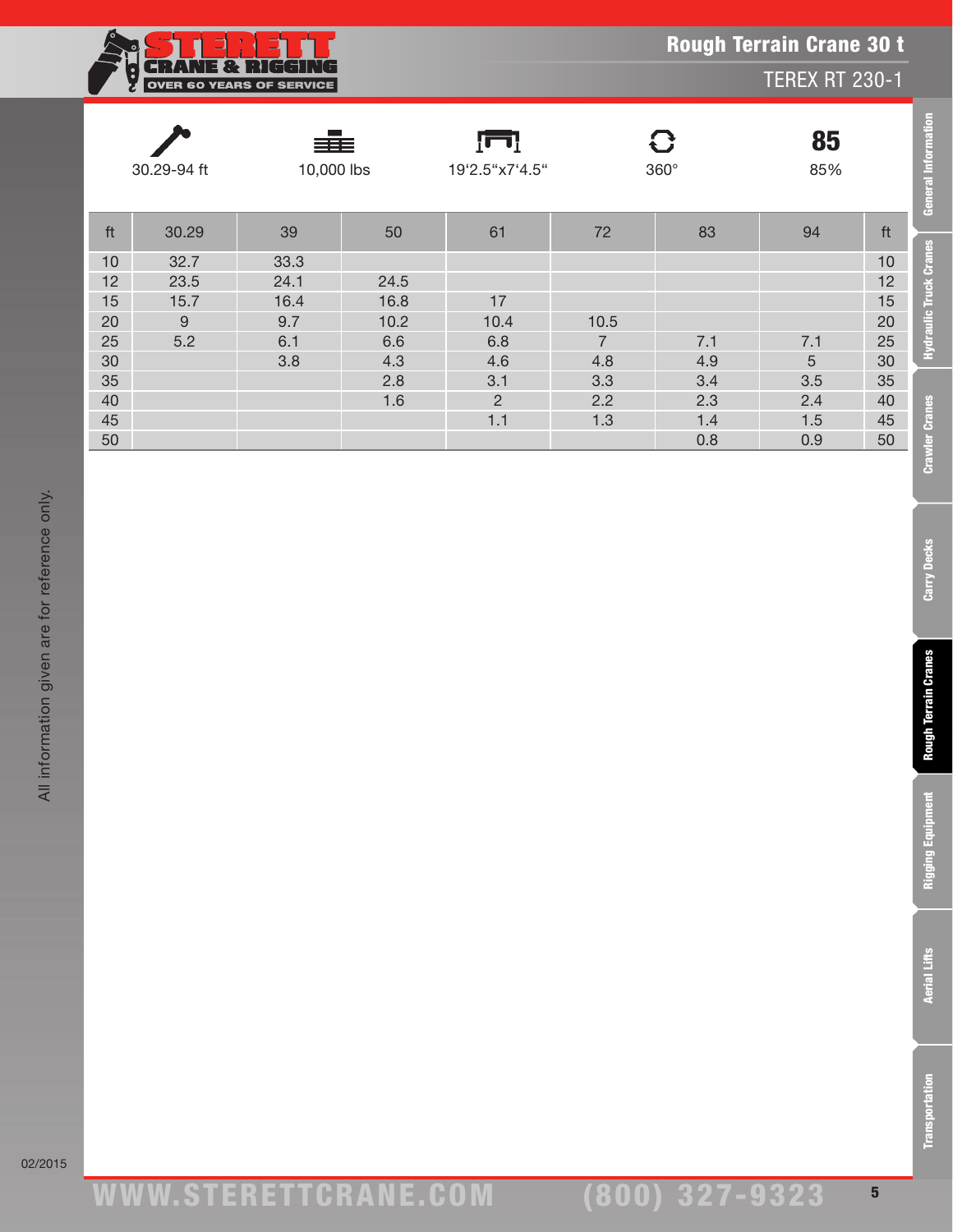#### TEREX RT 230-1





120

 $94'$ 

 $83'$ 

 $72'$ 

 $61'$ 

 $50'$ 

 $39'$ 

 $30'$ 

'c

 $\bigcirc$ 

₹

**Rigging Equipment** 

**Aerial Lifts** 

**Transportation** 





6

٥

0

 $\frac{1}{2}$ 







 $75^\circ$ 

 $70^{\circ}$ 



(800) 327-9323 www.STERETTCRAnE.Com

All information given are for reference only. All information given are for reference only.

130'

 $120'$ 

 $110$ 

 $100^\circ$ 

 $90'$ 

 $80'$ 

70'

 $60'$ 

 $50'$ 

 $40'$ 

 $30'$ 

 $20^{\circ}$ 

 $10^{\circ}$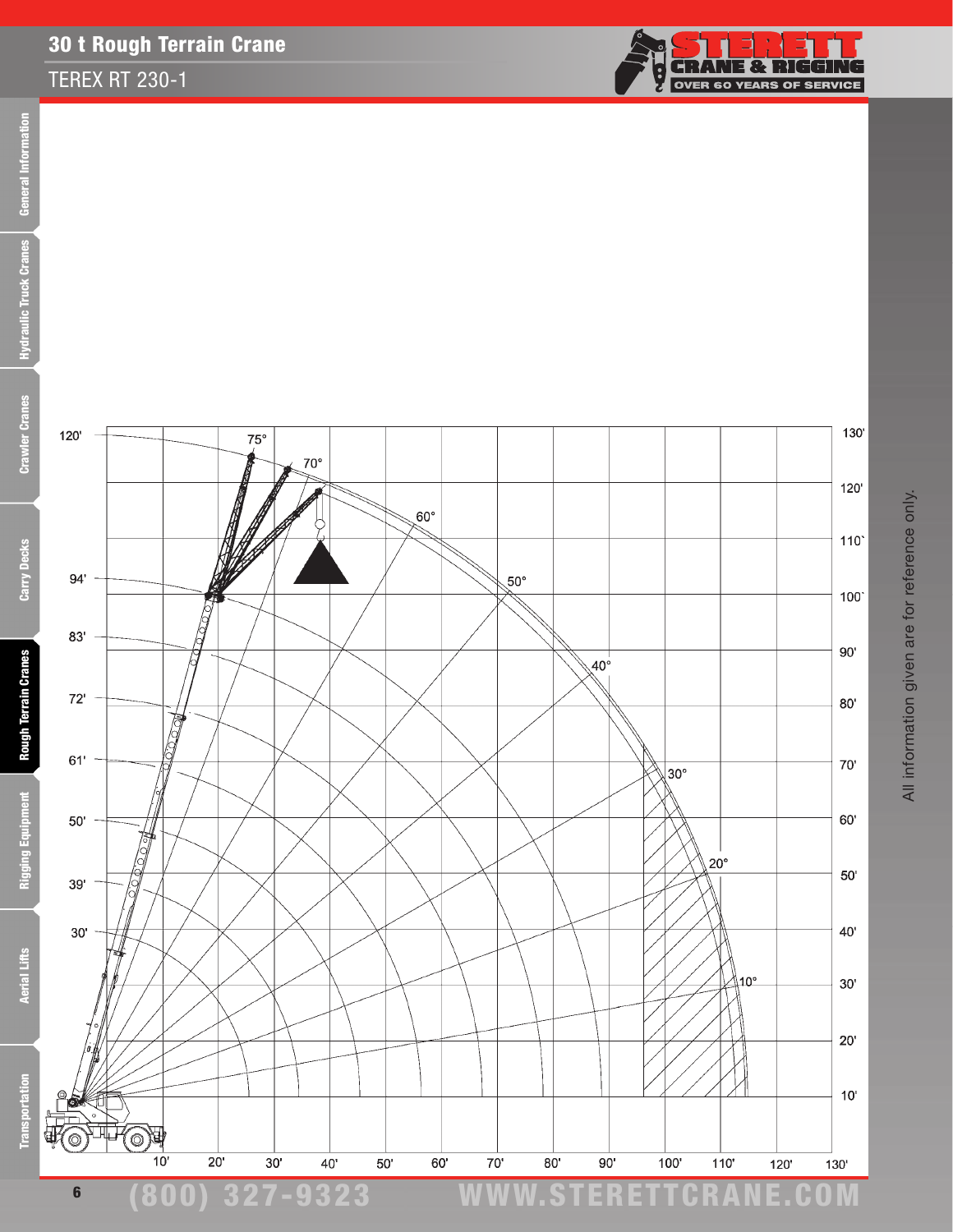

TEREX RT 230-1



02/2015